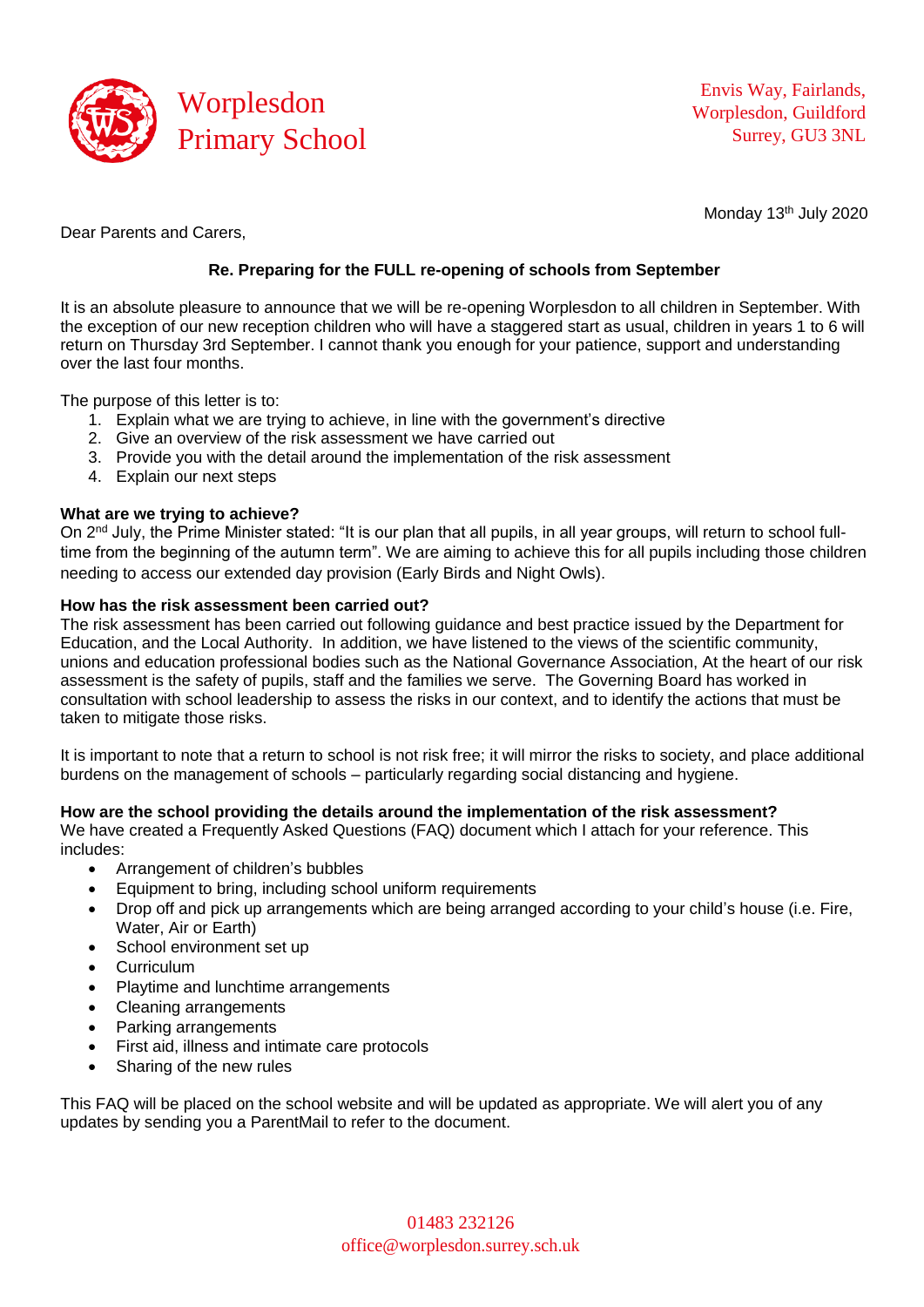

#### **What are the next steps?**

During the summer holidays, staff will get the classrooms set up for September and the cleaning team will carry out a deep clean of the school and resources to be used at the start of term. During our INSET days (on the 1st and 2<sup>nd</sup> September) staff will receive training on: designing and implementing a recovery curriculum, safeguarding update and creating a bridge plan for the year ahead.

Thank you for your continued support and understanding. If you would like to discuss any of the details in this letter or the FAQ document attached, please do not hesitate to contact me.

Yours sincerely,

Kareen O'Brei

KAREEN O'BRIEN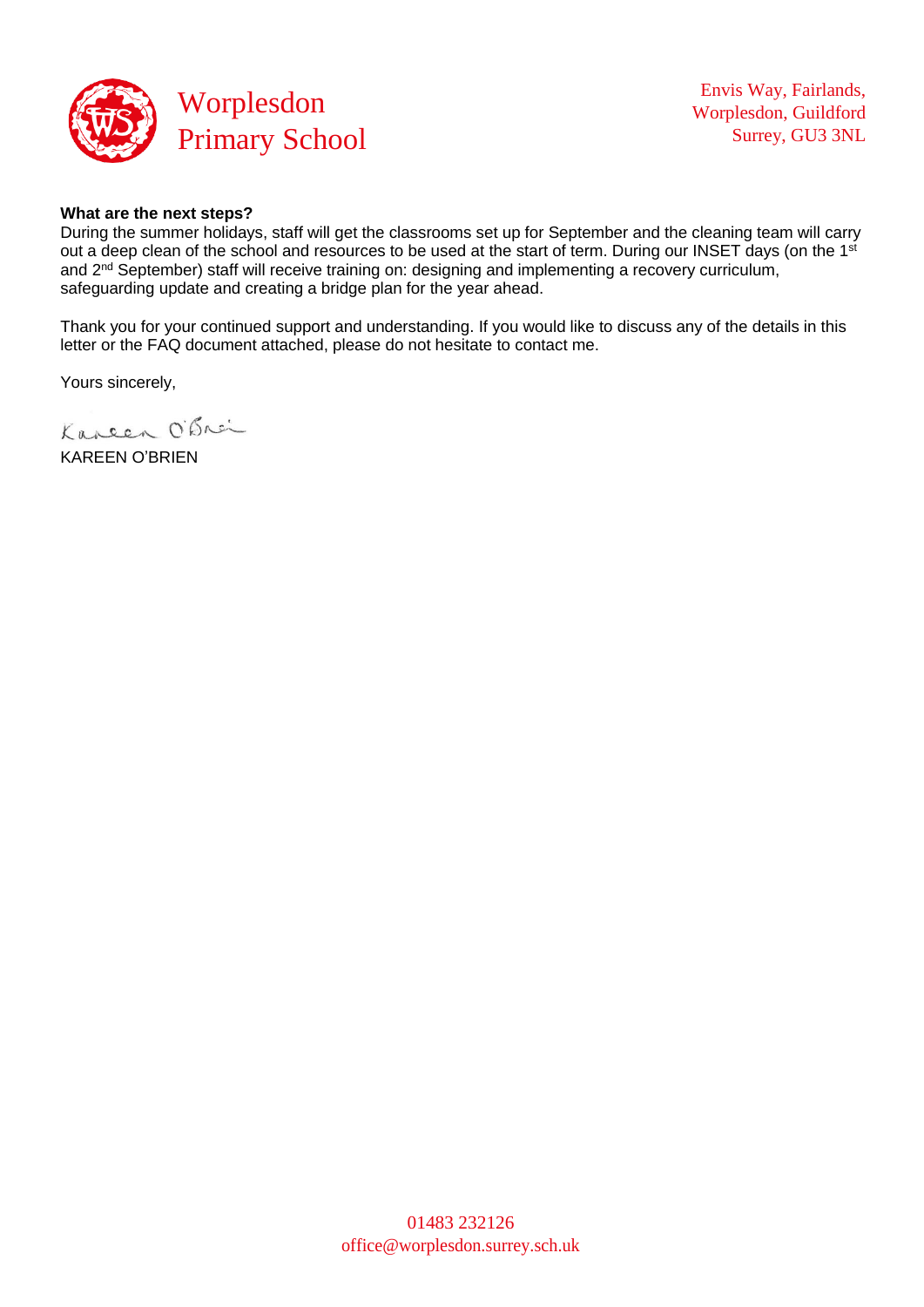

## **Frequently asked questions for the FULL reopening of school (13.7.20)**

#### **Children's new Bubbles**

## **Q. How will children's bubbles be arranged?**

A. Children will be returning in their new class bubble of 30. We will minimise the interaction between classes.

## **Q. How will each Bubble be staffed?**

Each class will have their new class teacher and teaching assistant. This will be the consistent teaching team for the children and they will cover each other's breaks. To enable teachers to receive their weekly planning, preparation and assessment time (which is a legal obligation), we will resume our specialist teaching team of sports coaches, music teacher and French teacher. The sports coaches will deliver their teaching outside or in the school hall. The music and the French teacher will go into the children's classroom to teach, maintaining social distancing where possible.

## **Q. If my child has an EHCP, will s/he get the same adult support?**

A. All children will receive the correct level of support for their need. Current guidance states that we must use 'reasonable endeavours' to ensure specific needs are met.

#### **Q. How will each Bubble be kept safe?**

As per the Government's guidance the school will avoid children mixing between classes. Staff will also encourage all children within the class to practice social distancing and regular hand-washing and cleaning will be part of the routine.

#### **Equipment to bring to school**

#### **Q. What equipment does my child need to bring each day?**

A. Please can your child bring a bag which contains a named water bottle, a labelled fruit/vegetable snack and packed lunch if needed. Infant children will be provided with their own pencil case with the equipment that is required.

Junior children are asked to bring a plastic pencil case which can be easily wiped with the following equipment:

- A simple, wipeable pencil case without attachments such as keyrings.
- A handwriting pen with blue ink
- A couple of writing pencils
- A non-toxic glue stick (a plain white stick without coloured or glittered glue)
- An eraser
- A sharpener
- A pair of child-safe scissors
- A ruler in centimetres that will fit inside the pencil case
- A set of colouring pencils
- A white-board pen
- A green biro

Optional extras:

- A highlighter pen
- A set of felt-tips

#### **Q. What should my child wear to school?**

A. All children are expected to conform to the school's uniform policy.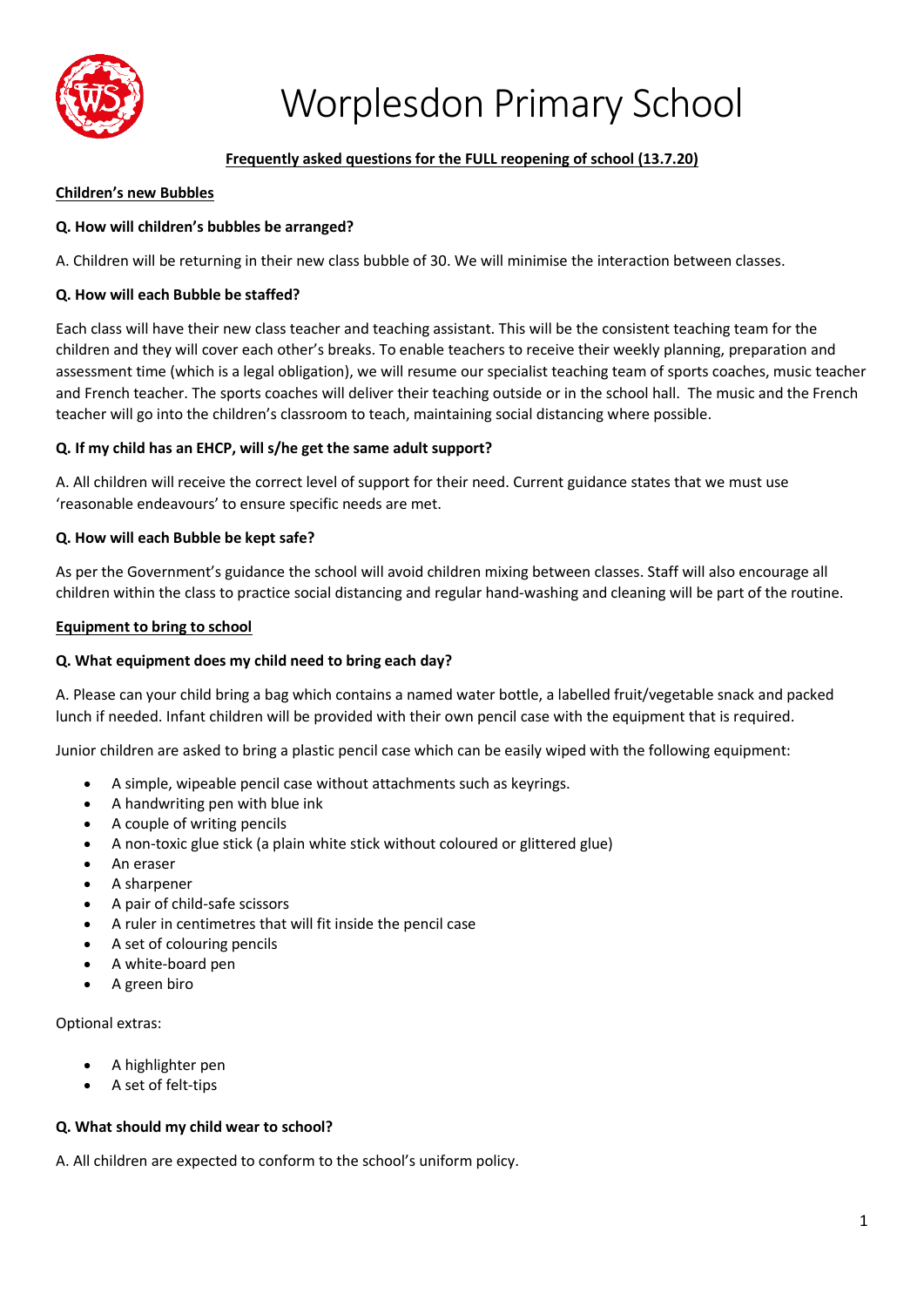

## **Q. Does my child need to bring a PE kit to school?**

No, we need to avoid bags remaining overnight so that the cleaning programme can be carried out thoroughly. The teaching team will inform you of your child's PE session and we ask that the children to come to school in their PE kit on that day. Please make sure that this conforms to our school uniform policy and is warm for outdoor sport.

#### **Attendance**

#### **Q. How will you register my child in school?**

A. We will be using our electronic registration system (Study Bugs) to register the pupils.

#### **Q. Are all children expected to return to school?**

Yes, the government have stated that they expect all children to return. We will resume our Attendance Policy for the start of the autumn term.

#### **Drop off arrangements**

#### **Q. What time should I drop my child off at school?**

A. We are staggering drop off to enable social distancing.

Those children in Water and Fire houses should arrive between 8.30-8.45am.

Those children in Earth and Air houses should arrive between 8.45-9.00am.

Our new children arriving in reception and year 3 for September will be allocated a house before the start of term and this will be communicated by the end of term.

Please note: a separate document will be created for Early Brid & Night owls Club however opening time will remain at 7.45am.

#### **Q. How will I drop off my infant child?**

A. The green pedestrian gates will open at 08.30am. Parents are asked to keep to the left and to keep 2 metres away from the person in front of them. All parents will walk past the PAC on the left then enter the reception gate, moving slowly past the classrooms until you reach your child's classroom. We ask that you say goodbye to your child swiftly so that the line can continue to move slowly. Please follow the route around the edge of the infant playground and exit the playground via the wooden gate that leads directly onto the main path; once on the path, parents will head towards the green gate, leaving on the left side. We ask that any younger siblings who are with you are carefully supervised and do not use the playground equipment.

Parents of Year 2 children will walk around the playground and turn left onto the new Year 2 play area via the path near Finches class. They will drop off their child then will walk on the left-hand side of the path back towards the main gate.

On exiting the main gate, parents who need to turn left onto Envis Way are asked to cross at Steve's crossing and then take a left turn. Those who need to walk to the right must remain on the pavement side nearest school and walk right towards Louis Fields.

#### **Q. What if my infant child is anxious and does not want to go in?**

A. We understand that with all the preparation in the world, some children may still be anxious. We ask that if this happens, you continue to follow the route around but instead of turning right to go towards the gates, you turn left and walk towards the field. This will give you and your child time to chat through their concerns without other children and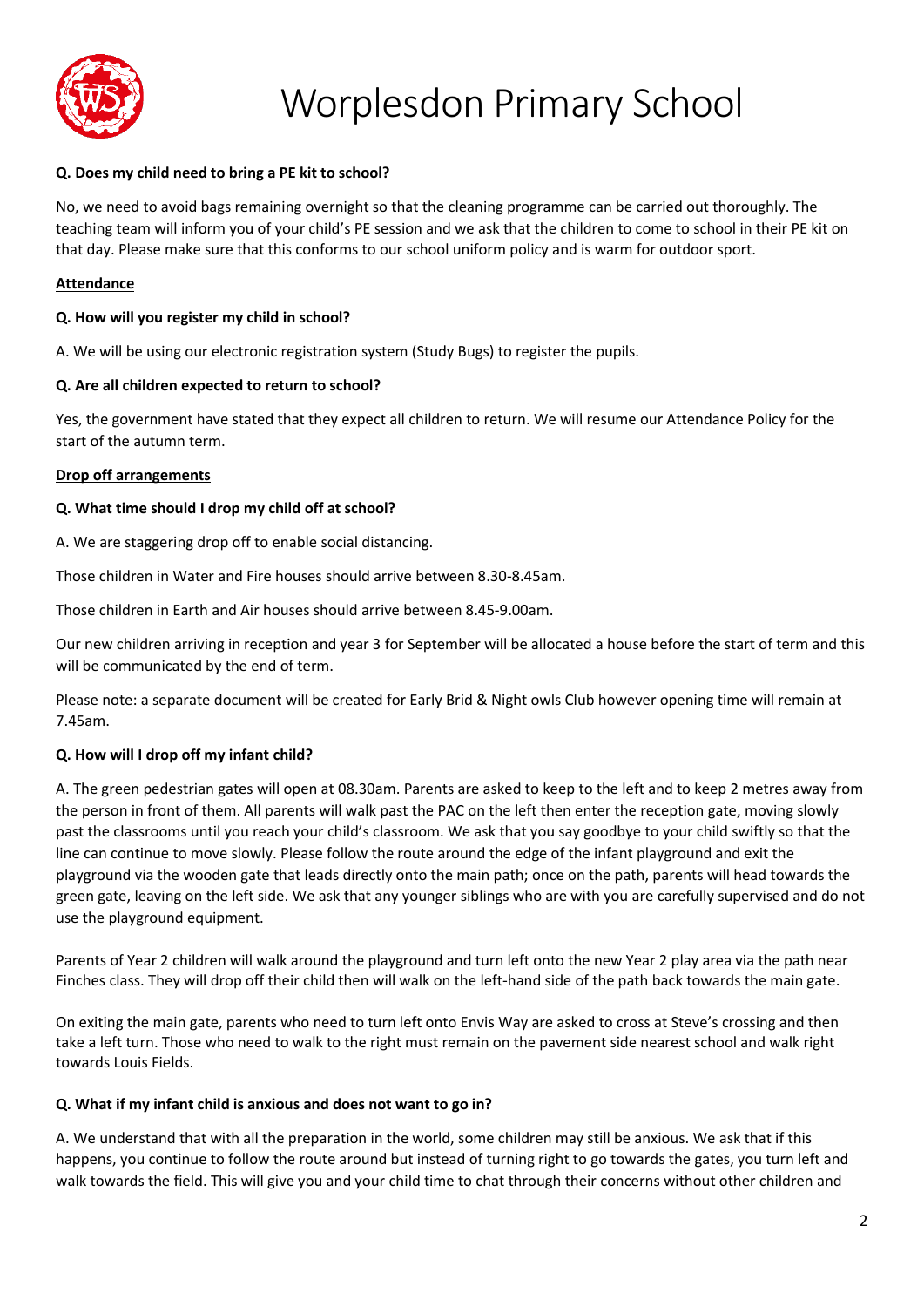

parents nearby. On the first few days, there will be additional staff to support you if that is helpful. Once your child is ready, please join the back of the line.

## **Q. How will I drop off my junior child?**

A. There will be no access to vehicles along the drive. We ask parents to walk down the left hand side of the drive towards the junior playground double gates where there will be staff to greet you. We ask you to swiftly drop your child off at the gate and then return down the drive way keeping to the left through the car park and onto the path to leave the school site. Junior children will go straight to their classrooms.

On exiting the driveway, parents who need to turn left onto Envis Way are asked to cross at Steve's crossing and then talk a left turn. Those who need to walk to the right must remain on the pavement and walk right towards Louis Fields.

## **Q. What if my junior child is anxious and does not want to go in?**

A. We understand that with all the preparation in the world, some children may still be anxious. We ask that if this happens, you continue to follow the route around but instead of turning back up the drive, you wait to the right of the main playground gate. This will give you and your child time to chat through their concerns without other children and parents nearby. On the first few days, there will be additional staff to support you if that is helpful. Once your child is ready, please join the back of the line.

## **Q. Will there be a staggered approach to reduce congestion and thus prevent social distancing?**

A. Yes. We have introduced separate routes and times for different groups of children (according to their houses) to ensure social distancing is adhered to.

## **Q. Can I communicate with staff at drop off?**

A. We would prefer parents to keep communication to the minimum so that we can get the children into their classroom as quickly and safely as possible. Please use email communication as much as possible, remembering to copy in the office team if your email is sent late at night or first thing in the morning as the staffing team may not have had time to see your email.

#### **Pick up arrangements**

## **Q. What time should I collect my child?**

A. We are staggering drop off to enable social distancing.

Those children in Water and Fire houses should be picked up at 3pm.

Those children in Earth and Air houses should be picked up at 3.15pm.

Please note: a separate document will be created for Early Brid & Night owls Club however closing time will remain at 6pm.

## **Q. How will I pick up my infant child?**

A. You would enter the site via the green gates and move through the same one way system as the morning drop off to your child's classroom and collect your child. The staff will have the children ready. Each child will leave their classroom as you pass their class door. As detailed above, due to the one way system, there will be minimal opportunity to converse at pick up. We encourage email communication with your class teacher. Please be mindful as you exit the school premises that you must continue to adhere to social distancing.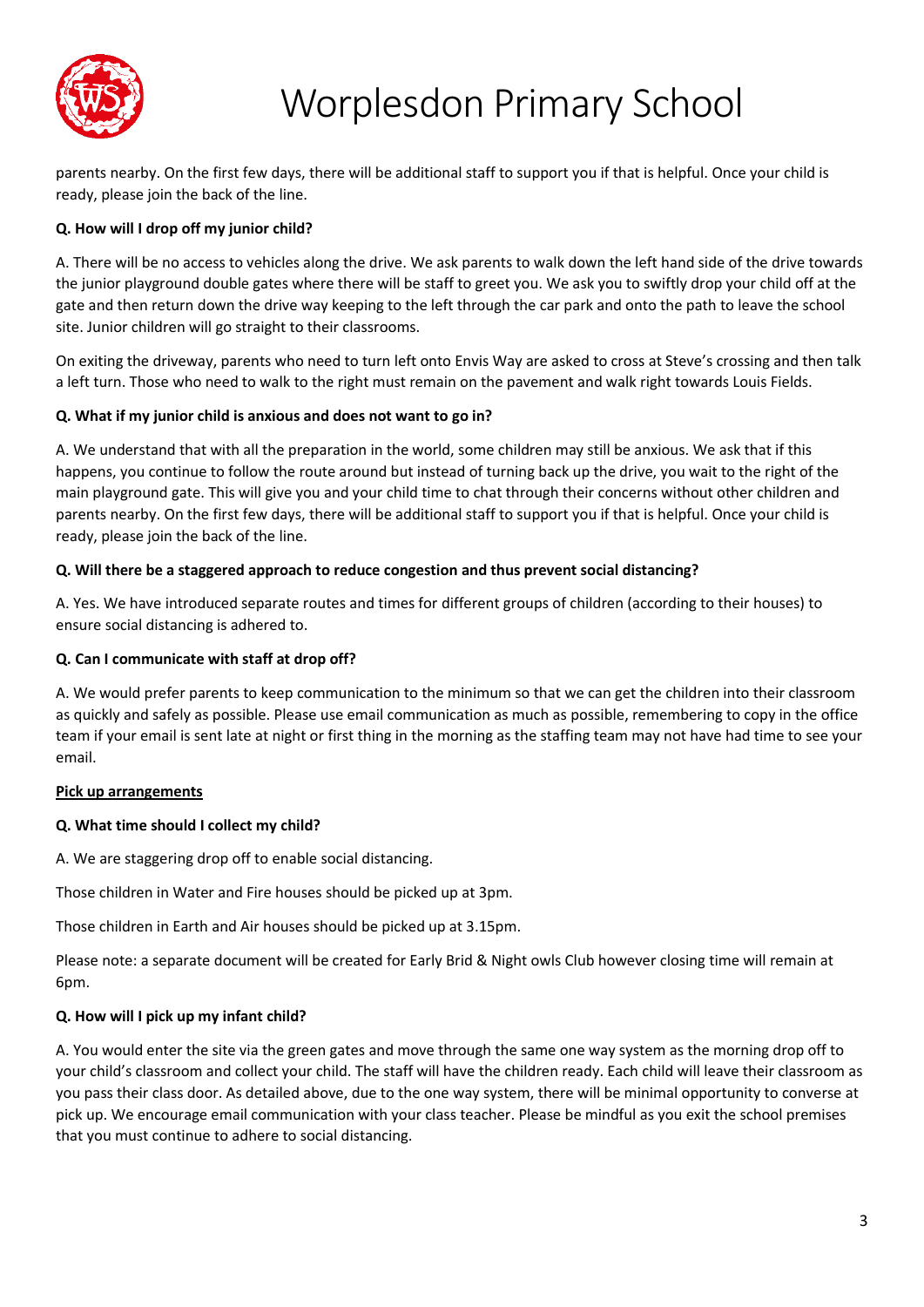

Parents of Year 2 children will walk around the playground and turn left onto the new Year 2 play area via the path near Finches class. They will spread out to ensure social distancing and their child will come to meet them. We ask that parents leave promptly.

## **Q. How will I pick up my junior child?**

A. There will be no access to vehicles along the drive. We ask parents to walk down the left hand side of the drive towards the junior playground double gates, enter the playground and stand apart. The children will walk out onto the playground to greet you. We ask you to leave the playground swiftly keeping to the left, walking back through the car park and onto the path to leave the school site.

## **Q. Will the school day be extended with the provision of breakfast and after school club?**

A. Yes. Early Bird & Night owl Clubs will be up and running from Thursday 3<sup>rd</sup> September (7.45am – 6pm). A separate FAQ will be completed for the club before the end of term.

## **School environment set up**

## **Q. How will the classroom be set up?**

**Reception & Year 1:** The children will be encouraged to play and learn together but with some social distancing, as appropriate for their age.

**Years 2 to 6:** As recommended in the government guidance, each classroom will be set up with rows of desks so that all children are facing forward.

## **Q. Will children share resources in their classrooms?**

A. Yes, the guidance has changed. For individual and frequently used equipment such as pens and pencils, children and staff will have their own sets. Classroom based resources, such as books, games, maths manipulatives

## **Q. Will children be able to move freely around the school?**

A. No. Children will remain within their class bubble and their movement around the school will be carefully controlled so that social distancing can be upheld as much as possible.

#### **Q. Will my child be able to access the library and take books home?**

A. The guidance suggests that schools should limit the sharing of spaces so the school library will not be used however, staff will be able to take books from the library to their classroom for the children to enjoy both at school and at home. When these books are returned, they will go into the 'quarantine' class box and left untouched for 72 hours as scientific evidence shows that the virus can last up to 48 hours on surfaces (72 hours on plastic). Similarly, individual and guided reading books can be taken home with the same return procedures followed.

#### **Q. Will my child be able to access the hall?**

A. Yes but only with their class. The hall will be used for additional sporting and drama activities. It will be cleaned more frequently through the school day.

#### **Q. Will my child have access to raised playground equipment?**

A. Yes. Classes will be able to access the raised playground equipment one class at a time. The equipment will be cleaned between use.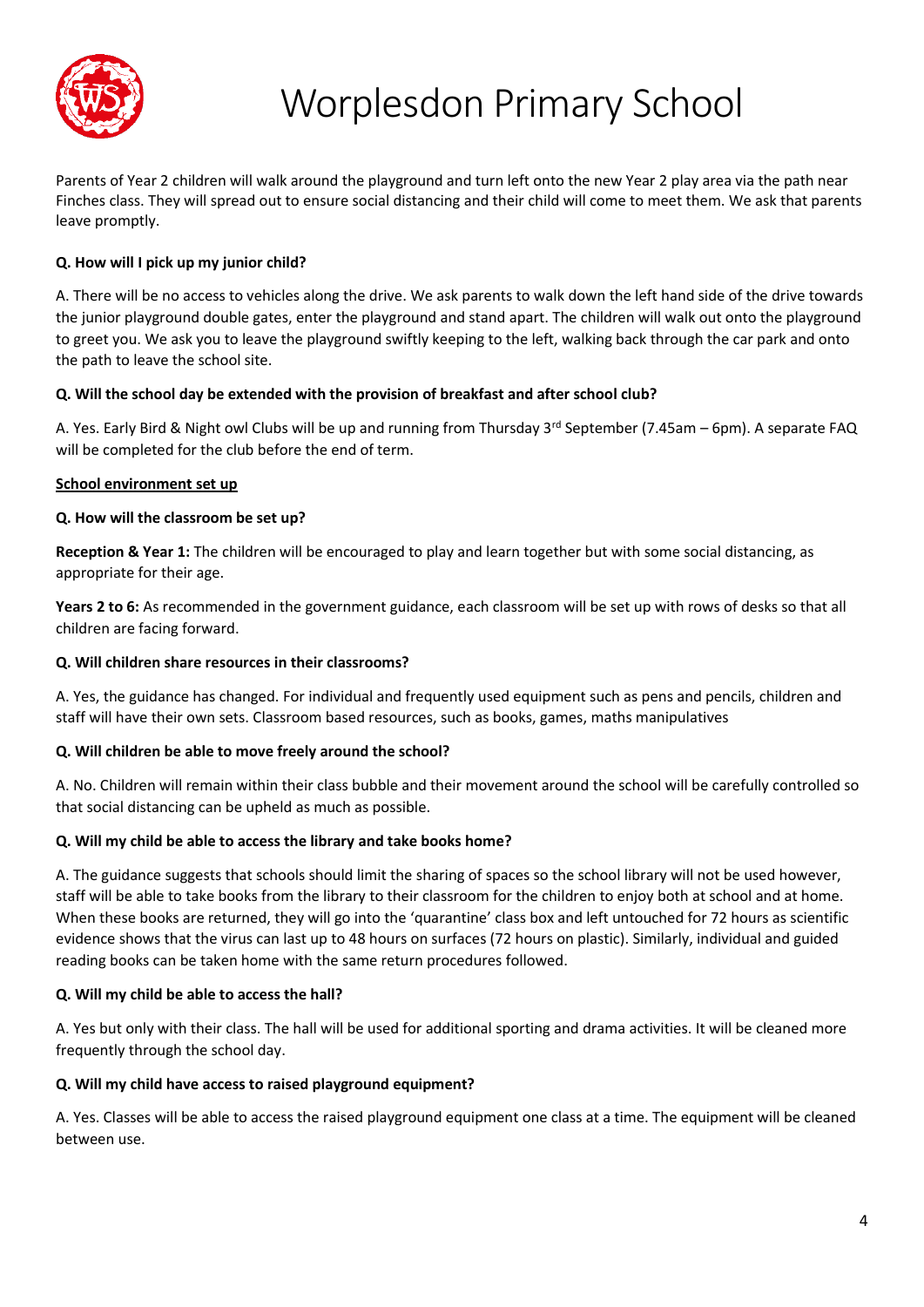

## **Q. Will my child have access to the playgrounds, field and forest area?**

A. Yes with their class and adhering to social distancing rules ensuring no contact with other classes.

## **Q. How will my child access the toilets?**

A. In Reception, the toilets are within the class setting and this will be monitored and managed by the teaching staff. In Key Stage 1 and 2 classrooms, the children will have access to the toilets near their classroom and will be encouraged to go at break and lunchtimes, and regular class toilet breaks will be planned in where they will not meet children from other classes. However, we recognise that children will need to go to the toilet at other times within the school day. We will be working with the children to ensure that they are maintaining hygiene rules. External doors to the toilets will remain open but will maintain high levels of privacy and regular cleaning will be planned in. We will be working with the children to ensure they know how to use the communal facilities appropriately, maintaining social distances whilst moving between the classroom and the toilet and washing their hands after going to the toilet.

## **Curriculum**

#### **Q. What will the curriculum look like?**

A. Our focus will be the well-being of children, ensuring that they settle back into school life positively, forming relationships with their peers and the staff. Teaching staff will spend the first couple of weeks recapping previous learning so that children feel confident and happy before new content is covered. As always, staff will be using the assessments from the previous class teacher, work in the children's books (passed up from the previous teacher) and their own observations to inform their planning for the autumn term.

#### **Q. What will the curriculum at home look like?**

A. Where a child has had to self-isolate, work will be provided via Google Classroom. Those children attending school will not require remote education however their homework passports will be set using the Google Classroom.

#### **Q. I have heard that singing and chanting can increase the risk of infection, what are the school doing about this?**

A. The guidance from the government, so far, explains that children should be in groups of no more than 15, physically distanced and positioned back to back or side to side. We await the more detailed guidance pending from the DfE before making a decision on singing at Worplesdon.

#### **Non-curriculum time**

#### **Q. What will playtimes look like?**

A. Children will use the outdoors but within their class and adhering to social distancing. Children will be taught new games that they can play together safely without the need to share equipment. Equipment will be provided for use within their class bubble.

#### **Q. What will lunchtimes look like?**

A. Children will eat their lunches with their class either within their classroom or picnicking outside safely. As with playtimes, they will use the outdoors but within their class and adhering to social distancing. Children will be taught new games that they can play together safely without the need to share equipment.

#### **Q. Can children still order a school dinner?**

A. Yes and it will be made fresh on site. There will only be two options per day.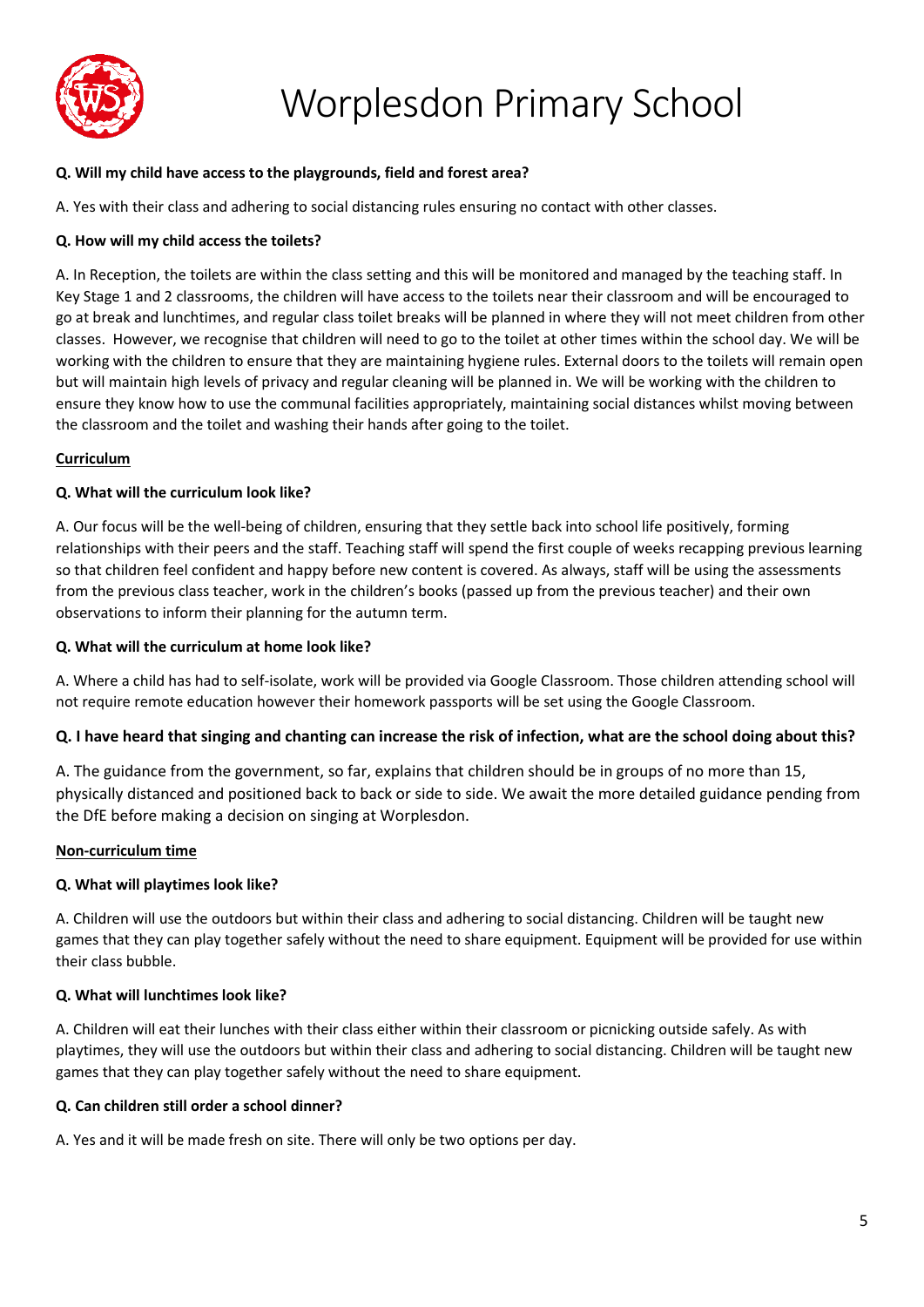

## **Q. Can my child bring in their own lunchbox?**

A. Yes. If your child brings in their own lunchbox, we ask that it fits into their school bag. We also encourage children in all years to bring in a full water bottle and a morning and afternoon snack.

#### **Q. Will my child have access to equipment for playtime?**

A. Yes. The staff have organised specific equipment which has been deep cleaned. Children will be able to share tis equipment within their class bubble. This equipment will be frequently cleaned.

## **Q. How will you ensure classes are kept a safe distance from each other outside?**

A. The outdoor area will be zoned. Specific classes will keep within a particular zone. Each class will be able to experience a different zone over the course of the week.

## **Cleaning**

## **Q. Has the school had a deep clean?**

A. Yes, following the government guidance.

#### **Q. Will the school be cleaned daily?**

A. Yes. The school will be cleaned at the end of each day. In addition, there will be a mid-day clean by our cleaning team. Furthermore, each class will have a supply of cleaning wipes for the children and teaching staff to use e.g. wiping a chrome book before and after they use it, wiping their own whiteboard or plastic tray.

#### **Q. Will children continue to be encouraged to wash their hands?**

A. Yes. The children are expected to wash their hands before they leave for school. On entering the classroom, they will wash their hands or use the anti-bac gel provided. Throughout the day, staff will build in regular handwashing.

#### **Q. How will you minimise children and staff touching the same door handles.**

A. Doors will be kept open. They will also be part of the midday clean as well as the normal end of day clean.

#### **Parking**

#### **Q. Who can park on site?**

A. Staff will continue to park onsite but using the front car park only, leaving the car park near the junior playground free for junior parents and children to access the school site safely.

#### **Q. What if I have a disabled badge?**

A. If you have a disabled badge, you will drop off your child at the top of the main gate entrance to school where a member of staff will greet you. This applies to taxi drop offs also.

#### **First Aid, illness & intimate care**

#### **Q. What happens if my child requires first aid?**

A. Your child will receive first aid as they normally would do, usually by being seen to by a member of the class teaching team or a member of the office team who are all first aid trained. PPE would only be worn by office staff if the child develops symptoms of Coronavirus.